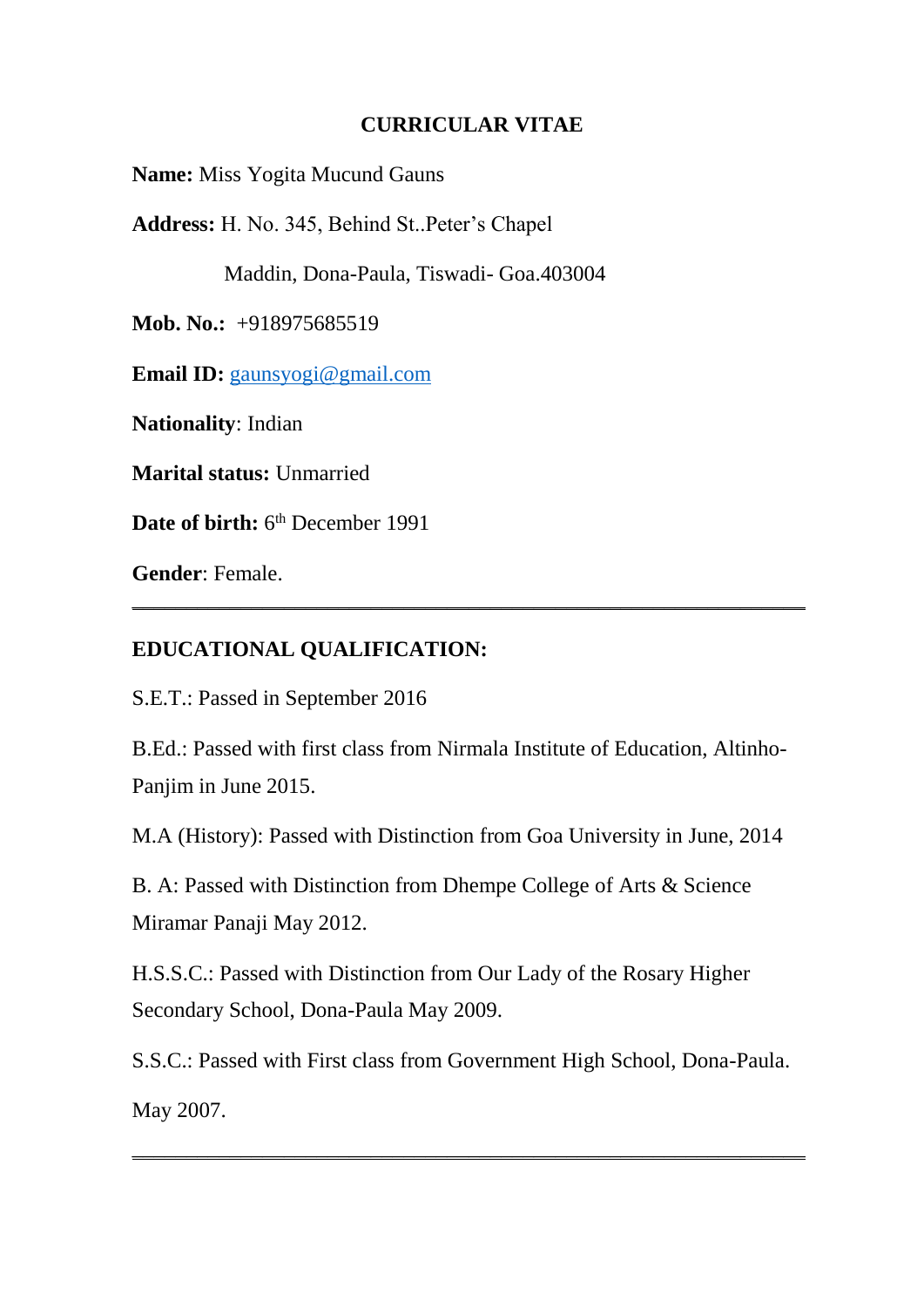## **EXPERIENCE:**

Two years (2015-16 to2016-17) teaching experience as Asst. Prof. in History in S.S.A Government College of Arts & Commerce, Virnoda- Pernem

\_\_\_\_\_\_\_\_\_\_\_\_\_\_\_\_\_\_\_\_\_\_\_\_\_\_\_\_\_\_\_\_\_\_\_\_\_\_\_\_\_\_\_\_\_\_\_\_\_\_\_\_\_\_\_\_\_\_\_\_\_\_

## **COMPUTER SKILLS:**

- 1) B.Ed. Media literacy course: (Audacity, GIMP, movie maker and Cam Studio)
- 2) Diploma in office management (Fundamentals, Window XP,MS Word, MS PowerPoint, Tall 9 and Internet E-mail)
- 3) Diploma in Desktop Presentation (CorelDraw, Photoshop CS, Page Maker 7)

\_\_\_\_\_\_\_\_\_\_\_\_\_\_\_\_\_\_\_\_\_\_\_\_\_\_\_\_\_\_\_\_\_\_\_\_\_\_\_\_\_\_\_\_\_\_\_\_\_\_\_\_\_\_\_\_\_\_\_\_\_\_

# **ACHEIVEMENT & EXTRACURRICULAR ACTIVITY**

- Awarded gold medal for securing highest mark in History at TY BA Examination April 2012 at Goa University.
- Secured 3<sup>rd</sup> rank in History at MA Examination April 2014 at Goa University.
- Participated for Raintree Kid Zone in 2015.
- Won  $2<sup>nd</sup>$  place in the D-Tour 2014 competition conducted by SS Dempo College of Commerce and Economics, Altinho-Panjim in 2014.
- Secured  $1<sup>st</sup>$  place in quiz competition organised by Directorate of Women and Child Development in 2012
- Secured 1<sup>st</sup> place in quiz competition organised by History-History Forum in 2012
- Awarded Best Assistant leader Certificate by Our Lady of the Rosary High School in 2008

### **Areas of interest:**